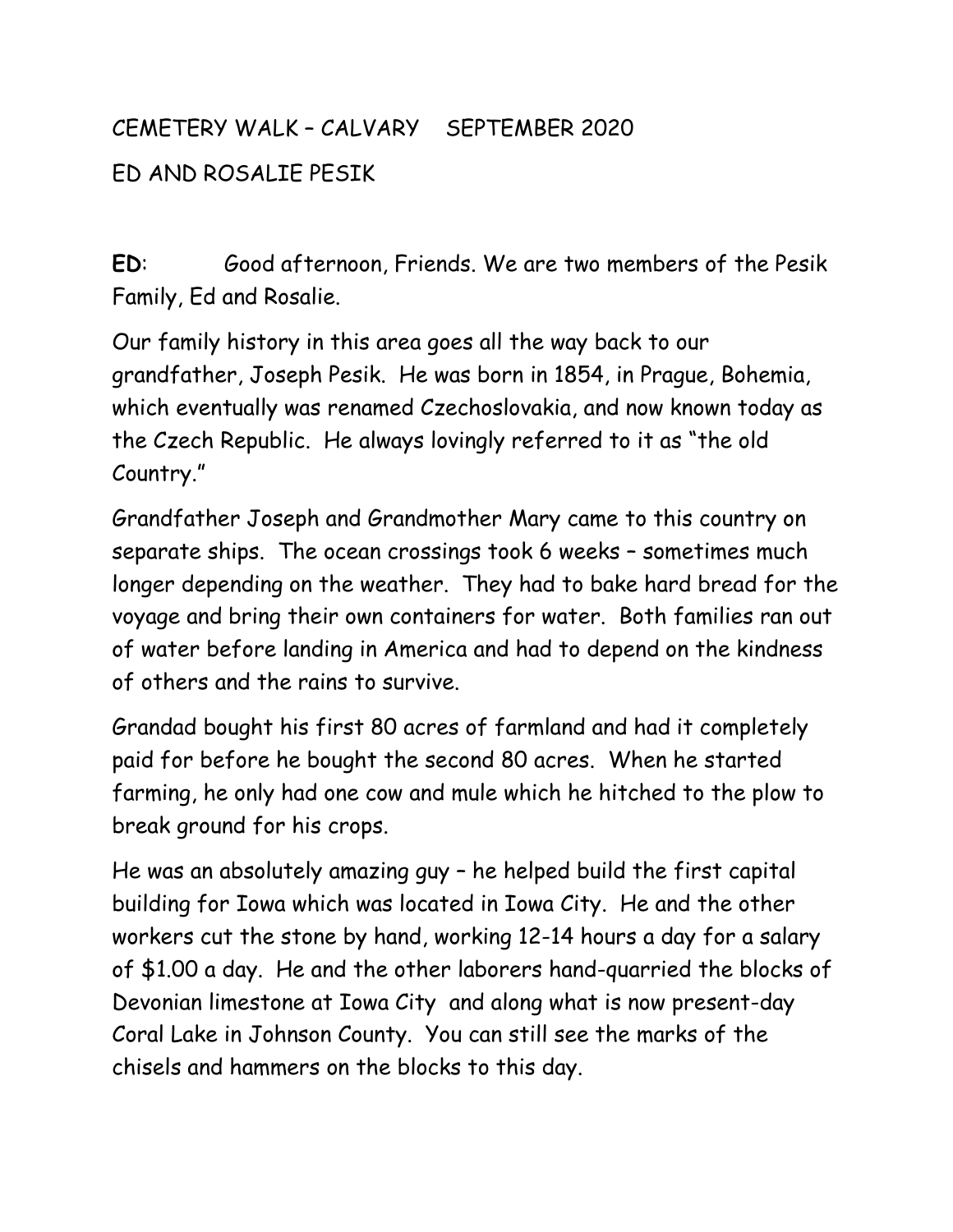

Old Iowa Capital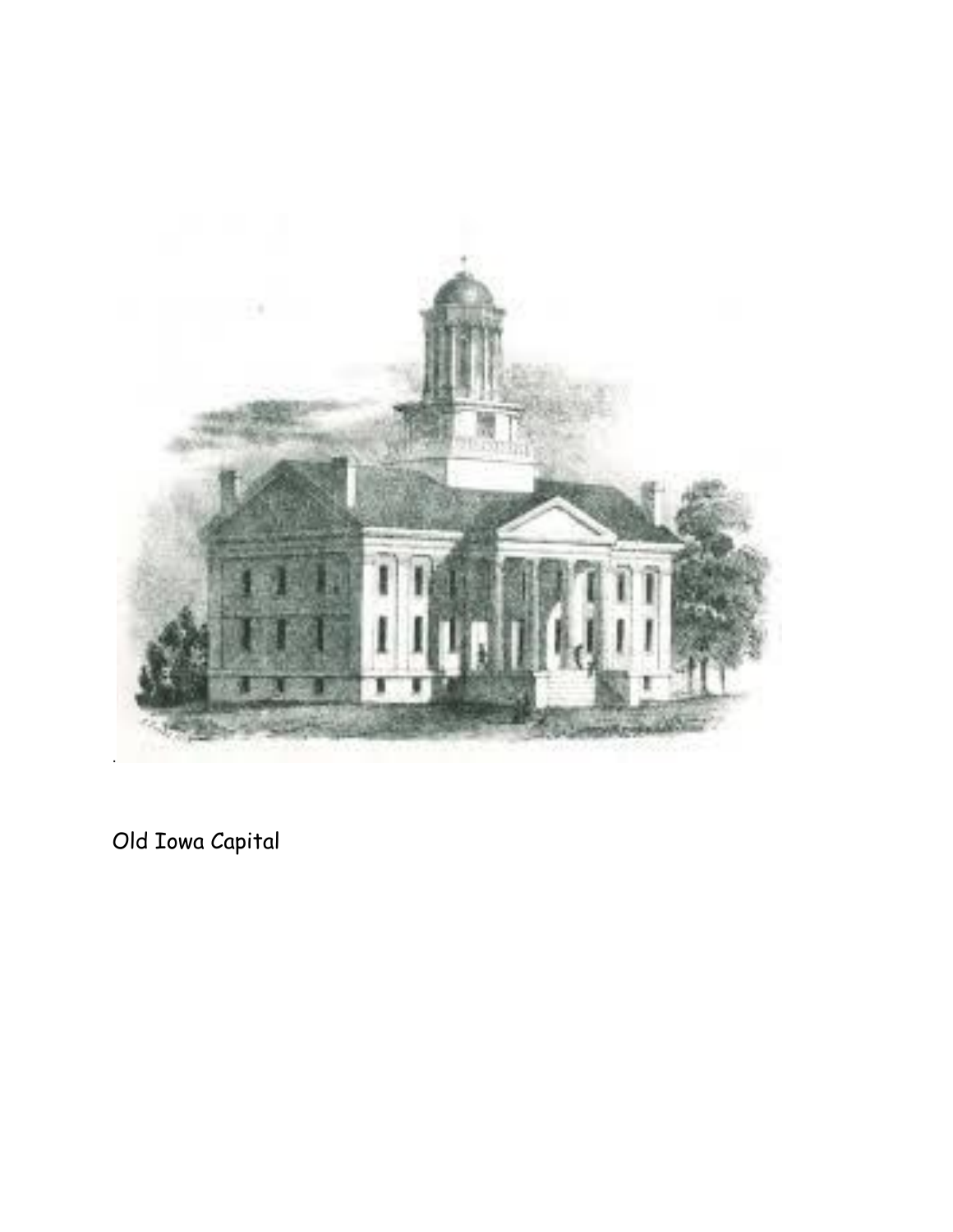**ROSALIE:** Grandfather Joseph married Mary Susank in 1876. Let me give you some insight on the Bohemian customs of that day. – he married her the same day that he asked her father for her hand in marriage. No courtship at all!!! I do hope it was love at first sight for them. People say that does work out sometimes. To this union were born 2 children, a daughter named Hattie Agatha and our father Anthony Joseph.

Father married Anna Tomlin in Diagonal, Iowa, on May 9, 1905. Dad and Mom lived on the family farm there in Diagonal after Grandma and Grandpa Pesik moved to Creston. This farm became an Iowa Century Farm in 1976 – our United States of America bi-centennial year. What a special day that was!

Our family was quite large, to say the least. There were 10 children born to this union with one dying in infancy. There were 5 surviving daughters, and 4 surviving brothers. In alphabetical order, because that is still the best way for me not leave anyone out, our family consisted of Albena, Alfred, Edward, Frances, Irene, Magdalene, Paul, Rosalie, and Sylvester. Strangely enough, none of us ever married or chose to leave the family farm.

**ED:** Yes, like all my siblings, I lived my life on the family farm and loved it very much. The only time I ever left the farm and Iowa was when I was called up to Army duty in 1942. I served in the quartermaster's corps and served my Army time stationed in North Africa at first, and then later was sent to Italy with the cavalry. Helping take care of 28,000 mules was a lot of work, but it was the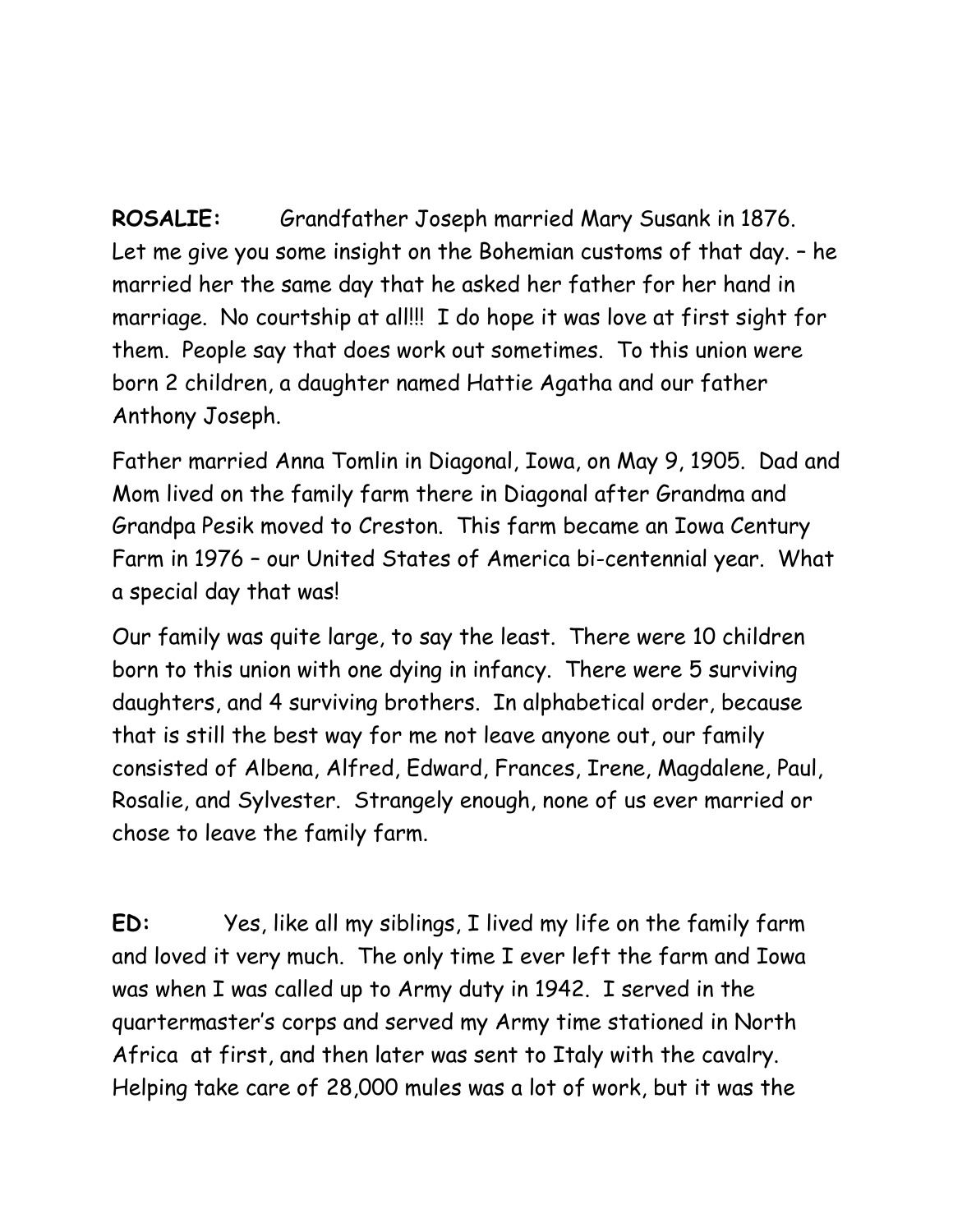kind of work that made an old Iowa boy more comfortable in foreign land.

**ROSALIE:** Ed is so modest that he would never tell you about how well he did during his service time. He came back to Iowa on December 23, 1945, having served 14 months in North Africa and 18 months in Italy and was credited with a three year Good Conduct Medal, European- African Middle Eastern Theatre Ribbon with 2 bronze battle stars and a World War II Victory Medal. We were all so proud of his service to our Country.

## **ED:**

When my duty time was up, I was more than happy to come back to the farm, but in the 1970's, I had the worst experience of my life – the worst kind of experience for any farmer.

All good farmers will tell you that the first cardinal rule around farm equipment is to stop the machine before trying to work on it or clear debris from it. One afternoon when I was baling hay and the baler jammed, I tried to clear it while the baler was still running and caught my right hand in the baler. I yelled for help, and my cousin and neighbor came running and pulled me free.

**ROSALIE:** Ed was totally in shock by the time we got the ambulance out to the farm. He was taken to Iowa Methodist Hospital where they operated on several times before the doctors realized a week later that they could not save his arm and, it would have to be amputated. By the time his ordeal was over, Ed had spent 63 days in the hospital and has undergone 11 surgeries.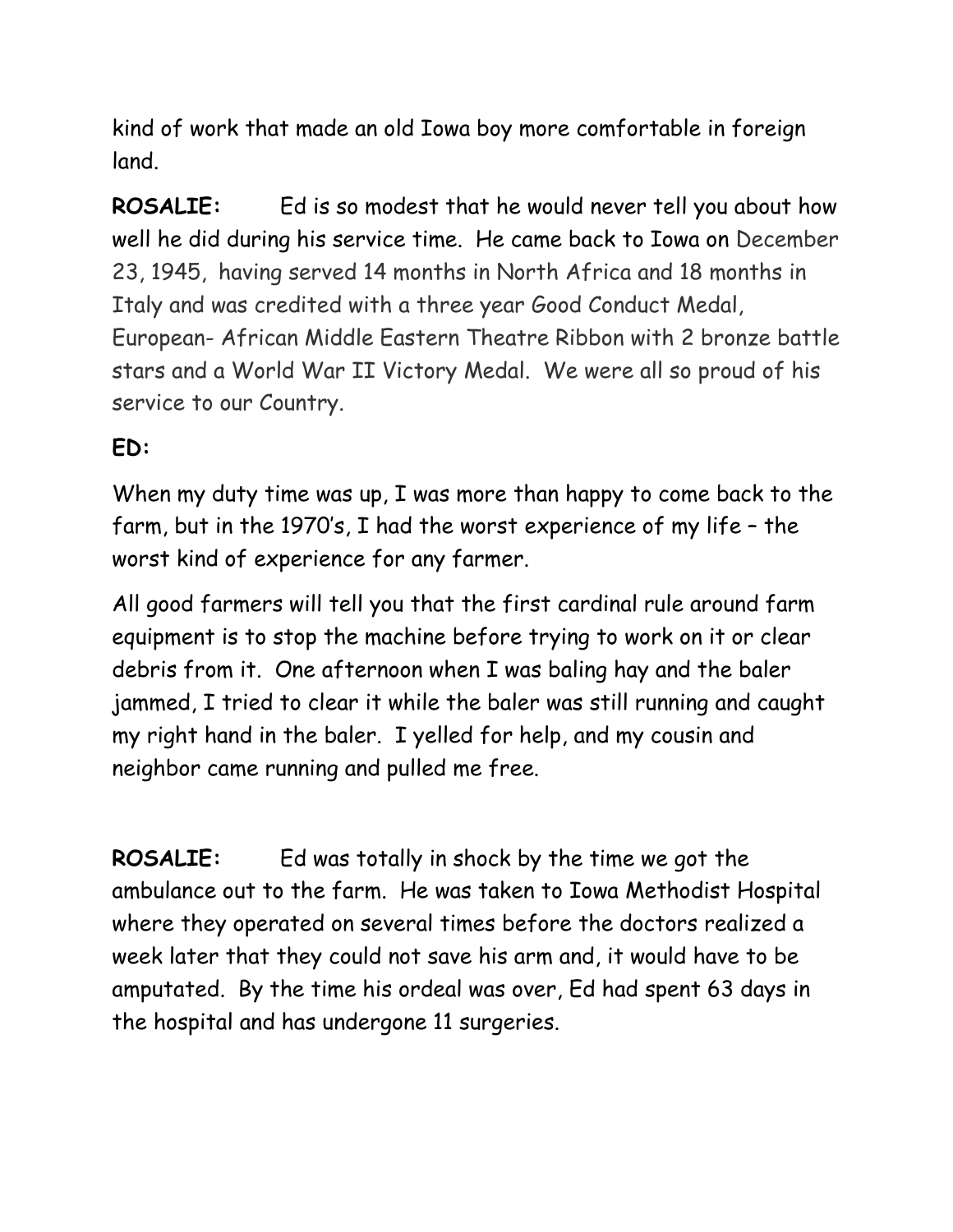**ED:** I have to say, it was really tough making a come-back from this accident, but you know, you can never give up. I did eventually get an artificial arm, but I had to learn how to do everything in a new way now that I was a lefty. Why, I even got back to being a bowler again. When you lose your throwing arm and have to learn to throw with the other, keeping your balance is pretty tough. I had some down and disappointing times at first. But, I never gave up, and the first time I broke 100 bowling with my left hand was quite an event..

**ROSALIE:** Ed wasn't the only one who worked hard on the farm. Although I never worked outside our home, I gardened, canned, raised chickens, sold eggs, and used the feathers from my flock of chickens to make pillows to sell and give as gifts. I also had social times with my MYN Book Club, and of course the Holy Spirit Parish was where all of us spent many volunteer hours helping out in the Parish. The Pesik family was instrumental in the start of the Immaculate Conception Parish which was part of what was originally the St. Malachy Parish. This new parish was instituted in 1905, with Rev. John T. Noonan as its first pastor.

**ED:** Over the years, my brothers and sisters and I lived quiet, modest lives on the farm. Our whole Pesik family shares so much joy in the fact that we were able to contribute over 3 million dollars to the St. Malachy School and Holy Spirit Parish. We love that we were able to give the gift of education to many, many children who have passed through the doors at St. Malachy.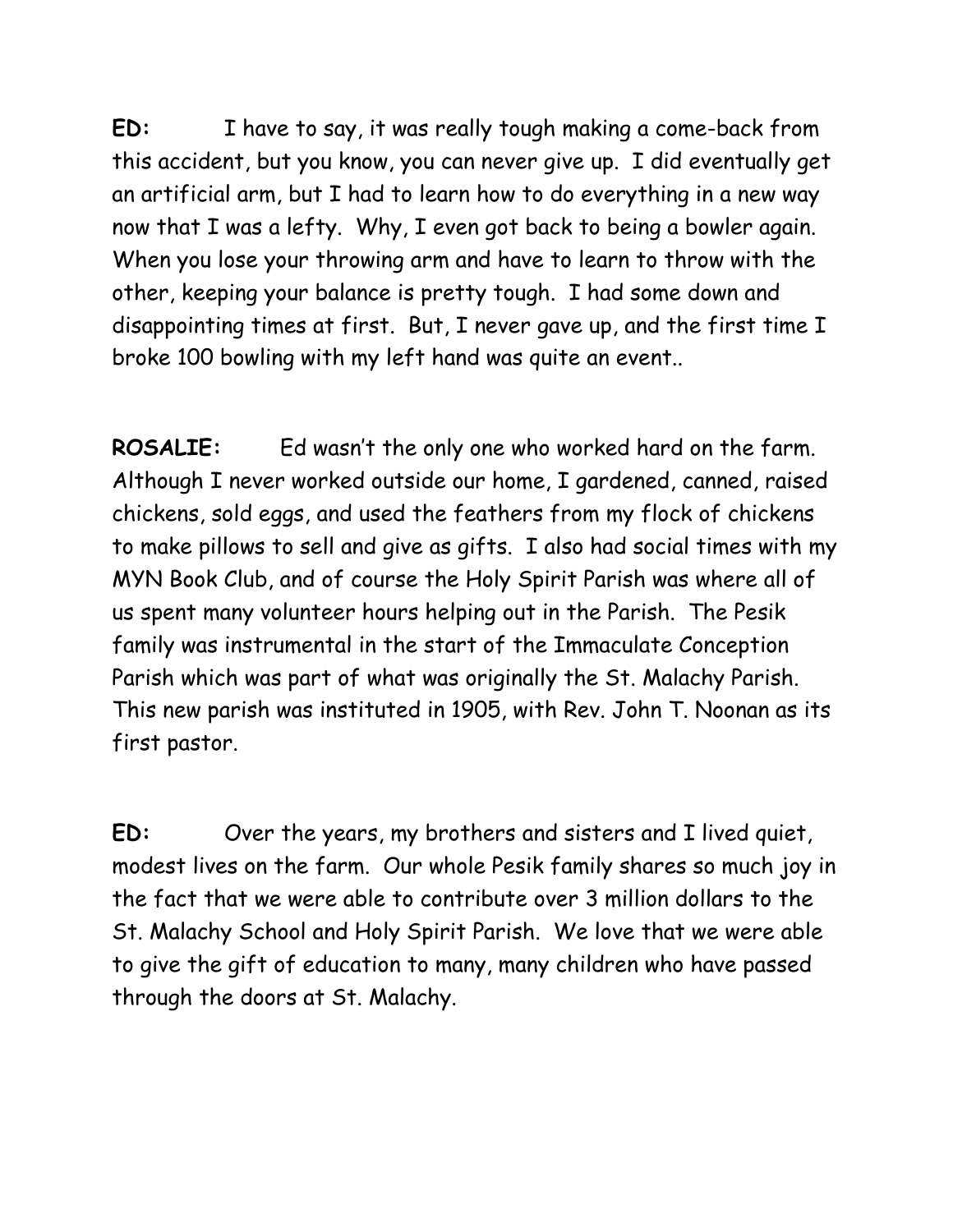**ROSALIE:** We are so happy that you all have stopped by to visit us today. Blessings to each of you and we hoped that you have enjoyed hearing about the history of the Pesik family.